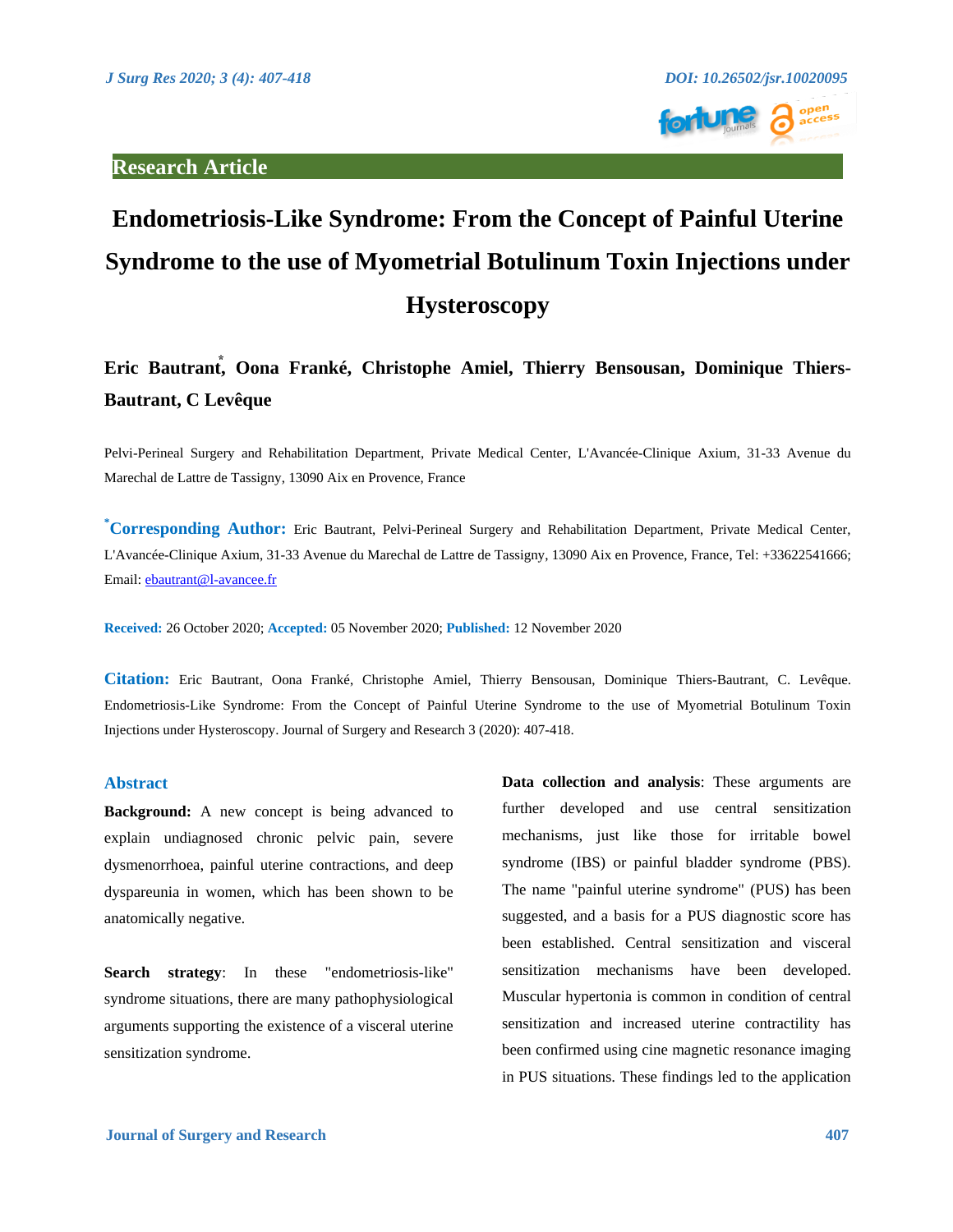of botulinum toxin (BTX) injections under hysteroscopy of the uterine myometrium in PUS.

**Main results:** A significant amount of physiopathological evidence supports the existence of visceral uterine sensitization syndrome. We call it Painful Uterine Syndrome (PUS). A pilot study reported the first use of BTX uterine injections under hysteroscopy in PUS and this pilot study, previously presented, has been analysed. It focuses on a simple and reproducible treatment procedure which shows improvement in dysmenorrhoea and dyspareunia as well as improved quality of life scores.

**Conclusions:** PUS should be consider as one main mechanim for Chronic Pelvic Pain. Uterine BTX injection could be a very interesting therapeutic option. Only long-term randomised studies will be able to confirm that BTX injections are useful as a treatment for this condition. The randomised long-term study, Uteroxine, started in 2020 and will shortly release its results.

**Keywords:** Chronic pelvic pain; Dysmenorrhoea; Dyspareunia; Endometriosis; Adenomyosis; Botulinum toxin injections

### **1. Introduction**

For the past century, countless attempts have been made to find physio-pathological explanations for chronic pelvic pain in women as well as for the severe and disabling forms of dysmenorrhoea that can lead to absence from school or even work, often with serious socio-economic consequences [1].

Research on this subject began in the 1950s with Allen and Masters' theory on tears in the large ligament [2]. Then came the role of uterine retroversion in the 1960s [3], the effect of intra-peritoneal adhesions from the 1970s [4], the effect of prostaglandins in the 1980s [5], the possible role of pelvic varicose veins in the 1990s [6], Petros' theory of ligament laxity [7] from the 2000s, and finally, more recently, endometriosis [8] which is now widely mentioned, despite a long period of disinterest. However, although endometriosis is one of the major underlying causes of chronic pelvic pain and severe dysmenorrhoea, it does not explain all of the symptoms.

#### **2. Methods**

Observational studies [9] have highlighted many situations in which endometriosis fails to explain certain symptoms:

In most cases, all images and laparoscopies provide normal results in cases of very severe primary dysmenorrhoea in young girls.

- Many patients are seen for endometriosis-like symptoms, but all examinations, images, and laparoscopies appear normal.
- Other patients who have undergone complete surgical treatment for their endometriosis continue to have the same "endometriosis-like" symptoms.
- Some patients who have recovered from their painful symptoms following treatment for endometriosis, return for a suspected endometriosis recession when pelvic pain and dysmenorrhoea recur, but no endometriosis is found.
- One report concerns patients complaining of unexplained deep dyspareunia with a painful uterus, even though the examinations, images, and laparoscopies provided normal results.

These different findings suggest that we need to find an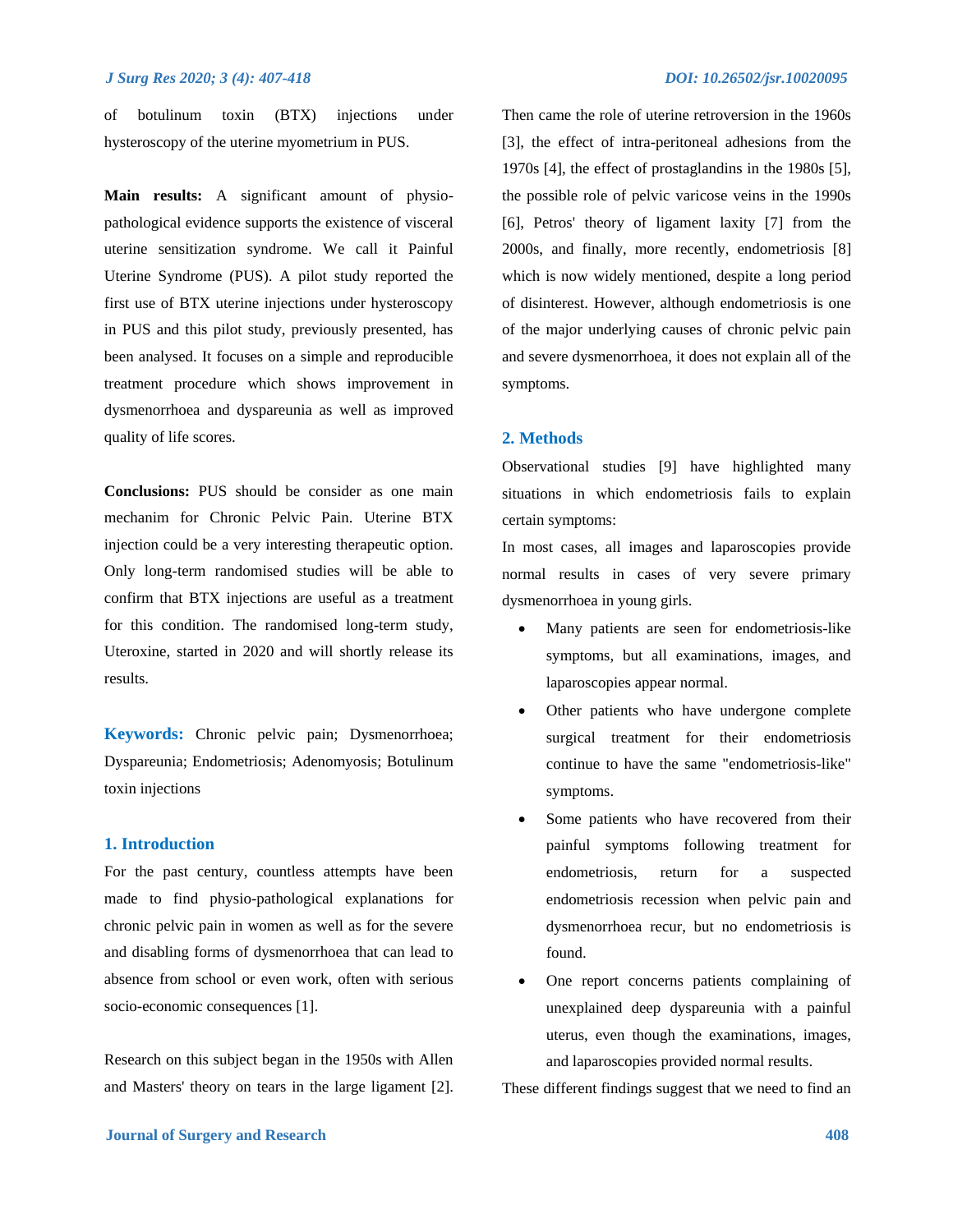alternative explanation, consider a paradigm shift, and may even need to rethink the entire issue.

### **2.1.The concept of Painful Uterine Syndrome (PUS)**

It is based on the principle of central sensitization, described by Woolf in 1983 [10].

Central sensitization is defined as a decrease in cortical nociceptive thresholds [10-13]. This is responsible for a variety of problems such as neuropathic pain, muscle spasms, autonomic nervous system disorders, and visceral sensitization. Abdominal visceral sensitization is known to occur in irritable bowel syndrome [14-17]. The same applies at the pelvic level, where painful bladder syndrome (PBS) also appears to be related to the central sensitization mechanisms [18-21].

The existence of uterine sensitization is, therefore, very likely. This hypothesis has become increasingly evident in recent years, with publications by Iacovides in 2013 [22] and 2015 [23], Giamberardino in 2016 [24], and finally, Jarell in 2016 [25, 26], which confirm a significant reduction in central pain thresholds in dysmenorrheic patients.

The concept of PUS allows us to better understand pelvic pain, whose symptomatic pattern appears to be uterine, with a negative anatomical evaluation, associating primary dysmenorrhoea and painful symptoms related to episodes of violent and inappropriate uterine myometrial contractions. Muscle hypercontractility is a common occurrence in sensitization. Several cine magnetic resonance (cine MRI) studies confirm the significant increase in uterine myometrial peristalsis in dysmenorrheic patients [27- 29].

In 2011, we published a diagnostic score for uterine adenomyosis [30], which allowed for a positive diagnosis with a sensitivity of 98% and specificity of 90%. This diagnostic score is usefully applied in PUS cases (Table 1) and is defined by a particular type of complaint where the pain, located in the pelvis, is typical for uterine pain, including cramping and contractions, dysmenorrhoea, and deep dyspareunia. A physical examination reveals a painful uterine pain trigger that reproduces the pain.

The concept of PUS not only provides us with a better understanding of the painful symptoms, but it also allows us to better understand how to treat these symptoms and the treatment options available. This validates the suppression of menstrual function as one of the important, primary focus areas in the treatment of dysmenorrhoea, whether or not it is caused by endometriosis [24, 25].

If this fails, there are few conservative treatment options available.

The logical connection with PBS and overactive bladder (OAB), as well as the importance of myometrial hypercontractility mechanisms led us to consider the use of Botulinum Toxin (BTX) injections for treating PUS. BTX injections have been shown to be effective in patients with an overactive bladder, where detrusor hypercontractility is the main symptom [31]. While BTX's effectiveness is somewhat less evident in PBS, it is an attractive treatment option that has been confirmed by recent randomised controlled studies or meta-analysis [32, 33].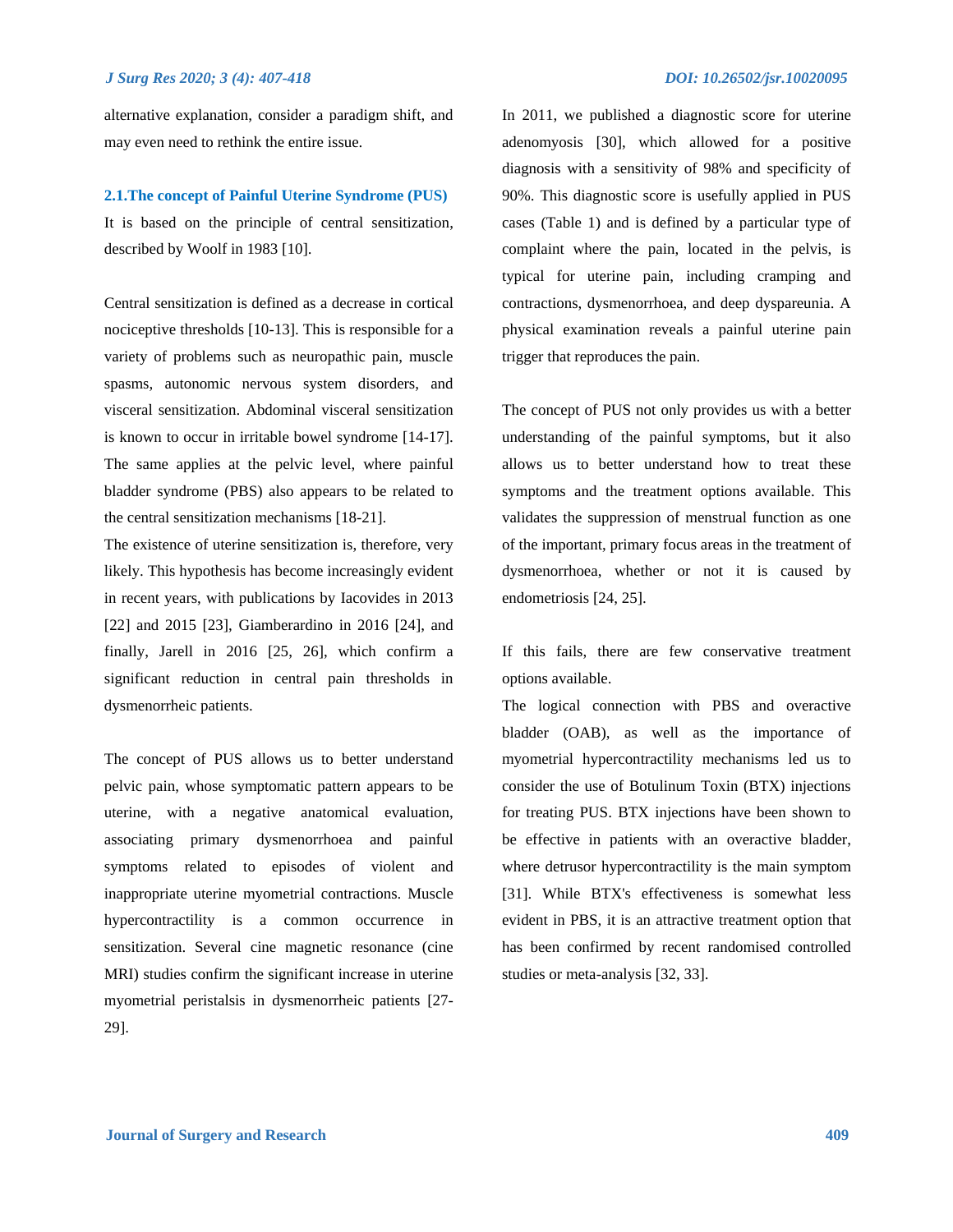| <b>6 CRITERIA</b>                                                                      | <b>SCORE</b>   |
|----------------------------------------------------------------------------------------|----------------|
| Location : Chronic pelvic pain in the lower abdomen (hypogastric)                      |                |
| Type : cramps, uterine contraction sensations, heaviness.                              | 2              |
| Experiencing menstrual pain outside of the menstrual period                            |                |
| Dysmenorrhoea I or II with or without associated hypermenorrhoea                       | $\overline{2}$ |
| Deep Dyspareunia                                                                       | $\overline{2}$ |
| Vaginal examination: painful uterine trigger                                           | 2              |
| Associated co-morbidities: PVD, Pelvic floor muscle myofascial syndrome, PBS, IBS,   1 |                |
| Pelvic Sensitization criteria                                                          |                |
| <b>TOTAL</b>                                                                           | /10            |

**Table 1 :** Criteria for painful uterine syndrome.

Diagnostic score: positive when the score is  $\geq 5 +$  imaging and/or laparoscopy eliminating uterine pathology or endometriosis. 98% sensitivity and 90% specificity.

# **2.2 Uterine myometrium botulinum toxin A (BTX) Injections**

The principle is similar to that proposed for BTX injections in the bladder detrusor under cystoscopy for OAB. The BTX units are evenly distributed in the anterior and posterior myometrial wall under hysteroscopic control. In 2018, we conducted an openlabel non comparative study on 30 patients with severe dysmenorrhea in therapeutic failure. Patients were failing all the treatments, such as painkillers, antiinflammatory drugs, the contraceptive pill, and menstrual suppressant therapy. All patients had negative pelvic ultrasound and MRI. A laparoscopy has been performed in all the cases to formally exclude endometriosis.

Uterine myometrial BTX injections are performed under hysteroscopy as an outpatient procedure using a short-term general anaesthetic. The 5 mm Bettocchi type hysteroscope has an operating channel for the needle to pass through. The effective dose used in this study was 200 IU of BTX, Incobotulinum-toxin A. The 200 IU of BTX is diluted in saline and evenly distributed in the uterine myometrium with 10 injections in each anterior and posterior muscle wall under hysteroscopic control (Figure 1). All patients fulfilled the PUS criteria and ranged from 17 to 44 years old. Severe dysmenorrhoea was found in 24 of the patients (89%), all patients had a painful uterine trigger at vaginal examination and 2 patients had deep dyspareunia as the main symptom.

Pregnancy was contraindicated during the 4 months following the injection.

Patients were reviewed at 8 weeks, 12 weeks, and 6 months.

They were then assessed on the level of pain using the Visual Analogue Scale (VAS) and the Quality of Life Questionnaire, using the Medical Outcomes Study SF-36 (MOS SF-36), validated in French. All patients were screened for co-morbidities and central pelvic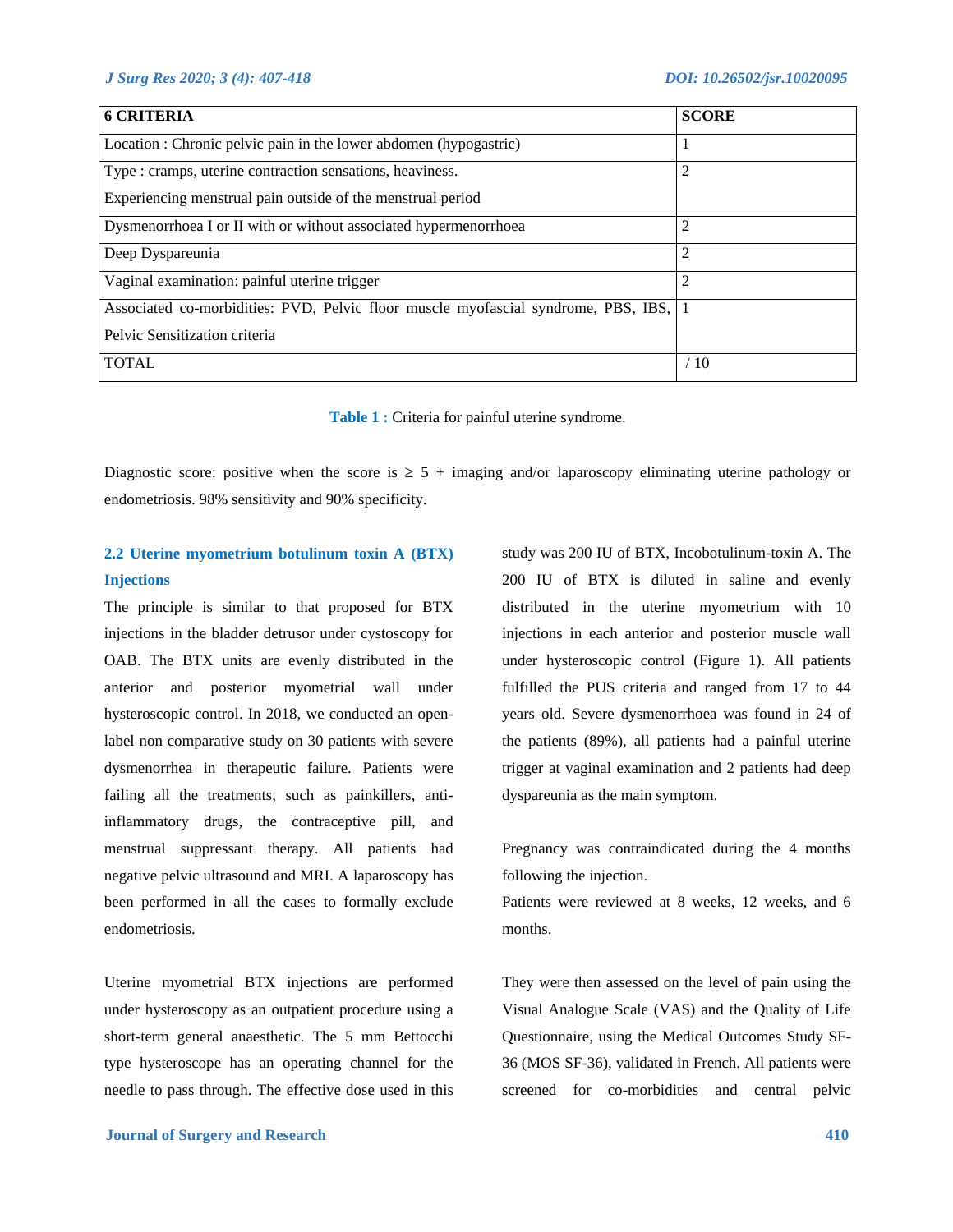hypersensitivity criteria using the Convergences PP criteria [34]. In terms of statistical analyses, the pre and post-treatment groups were compared using the Freidman test for multiple, dependant non-parametric data. P-values were two tailed and significance was set at the 5% level.



**Figure 1:** Technique for hysteroscopic distributing botulinum toxin injections into the uterine myometrium.

A : hysteroscopic view of the injection locations.

- B : intra-operative view.
- C : sagittal view of the hysteroscope and injection locations.
- D : external view of the hysteroscope and the operating channel.

### **3. Results**

The technique and results were presented at the International Neurotoxin Association - INA's 2019 International Toxins Conference [35] and at the "Convergences PP" annual congress in Madrid in November 2019 [36].

No patients were lost during follow-up.

Very few side effects were reported: 2 patients (6.7%) experienced a severe worsening of their pain in the immediate post-operative period. Both patients were then significantly improved by their first follow-up visit at 8 weeks.

VAS scores were significantly improved (Table 2) for dysmenorrhoea (80 vs 25: p=0.001), dyspareunia (71 vs 28: p=0.02), and pelvic pain outside of menstruation  $(67 \text{ vs } 28: \text{p=0.03})$ . Quality of life scores all improved dramatically. The sexual activity questionnaire scores also improved, with a significantly reduced level of discomfort  $(4.8 \text{ vs. } 2.2: \text{ p=0.02})$  and improvement in habit (0,2 vs 1,9:  $p=0,03$ ). 9 patients (30%) had positive criteria for pelvic hypersensitivity. In this group, the improvement was not significant for all scores.

In this study's follow-up, 39% of patients were given new injections before the reappearance of PUS.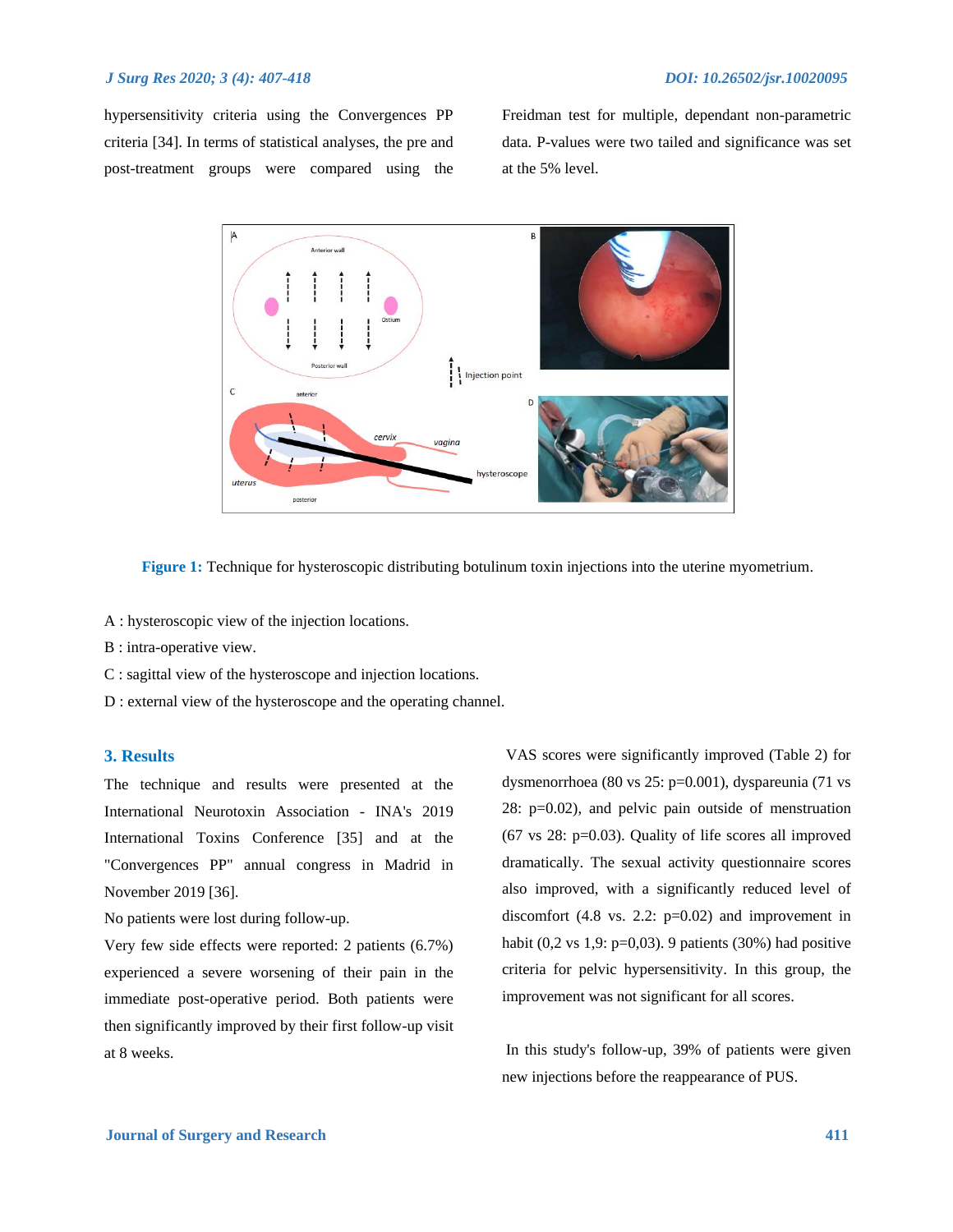| Criteria                                                                 | <b>Before injection</b> | 8 to 12 weeks after injection | p         |
|--------------------------------------------------------------------------|-------------------------|-------------------------------|-----------|
| VAS dysmenorrhea                                                         | 71                      | 25                            | 0, 01     |
| VAS dyspareunia                                                          | 71                      | 28                            | 0,02      |
| VAS non menstrual pelvic pain                                            | 67                      | 28                            | 0,03      |
| Sexual activity questionnaire (discomfort)                               | 4,8                     | 2, 2                          | 0,02      |
| Sexual activity questionnaire (improvement<br>in habit)                  | 0, 2                    | 1, 9                          | 0,03      |
| Patient with pelvic central sensitilization<br>criteria (VAS and scores) | <b>NS</b>               | <b>NS</b>                     | <b>NS</b> |

**Table 2 :** Changes in pain symptoms and quality of quality of life 8 to 12 weeks after uterine myometrial botulinum toxin injections [34].

## **4. Discussion**

The principle of central sensitization, as described by Woolf in 1983, is a manifestation of the somatosensory plasticity of the central nervous system [10, 37]. Central nociceptive sensitization develops as a result of sustained nociceptor activity in physiological conditions but also in pathological situations following inflammatory attacks, nerve damage, or trauma [38].

The mechanisms involved in the development of central nociceptive sensitization are quite complicated. They involve disrupting inter and intracellular neuronal signalling using numerous membrane receptors and various intracellular transduction pathways, resulting in changes in genetic expressions. Changing cell phenotypes is one aspect of maintaining central nociceptive sensitization [38, 39, 40]. A growing number of studies indicate that epigenetic changes may be involved in pathophysiology [41].

Woolf summarises central sensitization as the lowering of cortical nociceptive thresholds [10-13]. These lower pain thresholds will have multiple clinical

consequences and lead to so-called co-morbidities [11, 24]. Therefore, myofascial pain, autonomic disorders with hyperalgesia, urinary, rectal and sexual dysfunction, neuropathic pain, and visceral pain are more or less associated [42].

#### **4.1 Main findings**

The existence of PUS by central sensitization, as defined above, which in particular causes severe dysmenorrhoea, appears increasingly plausible, regardless of whether endometriosis is present or not. Recent studies by Evans [43], Stratton [44], and Grundström [45] all point in this direction.

PUS or "endometriosis-like" syndrome is typically identified by negative imaging and anatomical findings. The main symptom is severe dysmenorrhoea; however, pelvic pain from uterine contractions, deep dyspareunia, and uterus trigger pain at vaginal examination, are among the diagnostic criteria as defined in the PUS diagnostic score (Table 1).

The Viscero-Visceral sensitization mechanisms, as described by Giamberardino [46], account for a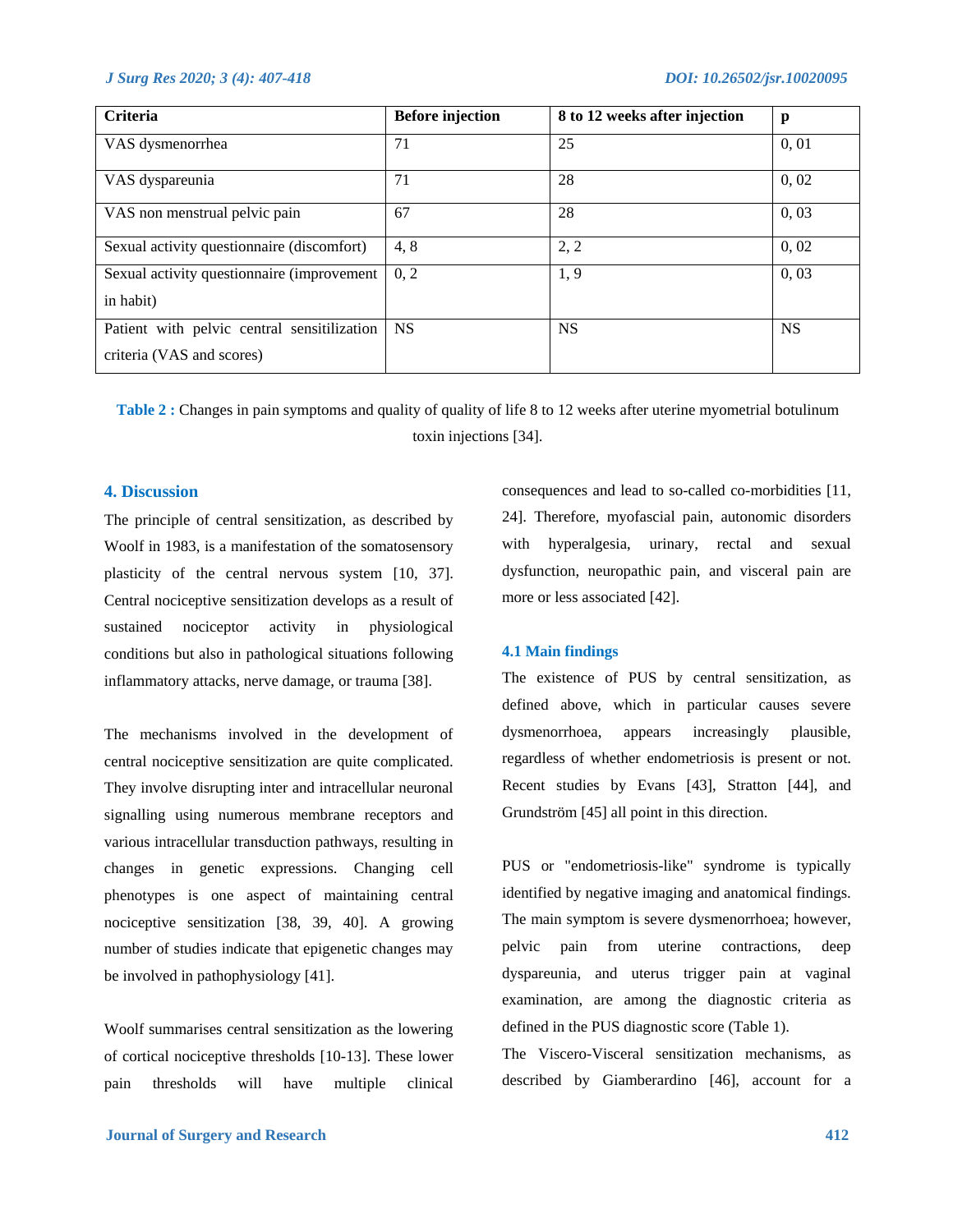common association with painful bladder syndrome through peripheral sensitization phenomena. Similarly, co-morbidities such as hyperesthesia of the vulvar vestibule, are connected with the occurrence of the frequent Provoked Vulvar Vestibulodynia (PVD) [47], which is responsible for introductory dyspareunia.

But the most frequently associated disorders are pelvic floor muscle hypertonia and myofascial syndromes [42, 44]. This muscle hypertonia is consistent with pelvic sensitization and, therefore, applies to PUS, which has been well documented in the various cine MRI studies, as described above. In terms of therapeutic consequences, BTX injections have a logical application here. Besides its widely demonstrated effectiveness in treating muscle spasms, hypertonia, or hyperactivity by inhibiting the release of acetylcholine at the neuromuscular junction by competitive neurotoxin inhibition [48, 49], BTX may also have direct peripheral and central analgesic effects. It may also have a direct effect on inflammation by reducing the release of pro-inflammatory neuropeptides [50, 51].

The use of BTX in pelvic floor muscle hypertonia, spasms, and myofascial pain was first documented by Abbott in 2006 [52]. Several publications have confirmed that botulinum toxin injections are useful for treating this condition [53-55, 57, 58]. The effectiveness of BTX injections on pelvic floor muscle hypertonia and spasms has been proven in a number of prospective and randomised studies [54, 57]. On the other hand, for myofascial pain, the randomised studies conducted by Dessie [59] and Levesque [60] found no significant difference with the control group for saline and local anaesthetics, respectively.

As far as we know, uterine myometrial BTX injections

used in cases of PUS and/or severe dysmenorrhoea has never been described before. This indication follows the same pathophysiological approach as that proposed for OAB or PBS [31-33]. The procedure under hysteroscopy is simple and can be easily reproduced. Our pilot study [34], mentioned above, reported no immediate or remote post-operative complications.

Although pregnancy was not recommended within 4 months of the myometrial injection in this study, no maternal or fetal complications were reported in the literature when a botulinum toxin injection was administered during pregnancy [61, 62]. One patient in our study became pregnant, despite being advised against it. This was an unintended pregnancy and a voluntary termination was performed in the first trimester. This procedure was carried out without any complications.

#### **4.2 Strengths and limitation**

Our study demonstrated significant improvements in PUS, dysmenorrhoea, and deep dyspareunia in patients without co-morbidities or Convergences PP pelvic sensitization criteria (36). The best results were obtained when the uterine pain symptoms were isolated, with no associated pelvic floor myofascial syndrome or co-morbidities (PBS or PVD). In our group of patients with pelvic sensitization criteria, there was no significant improvement in the quality of life scores, but the Central Sensitization Inventory (CSI) [63] improved for more than half of the patients in this group.

The results of this pilot feasibility study suggest an interesting perspective for the treatment of severe dysmenorrhoea and PUS, in the absence of alternative treatment, and in cases where well-conducted medical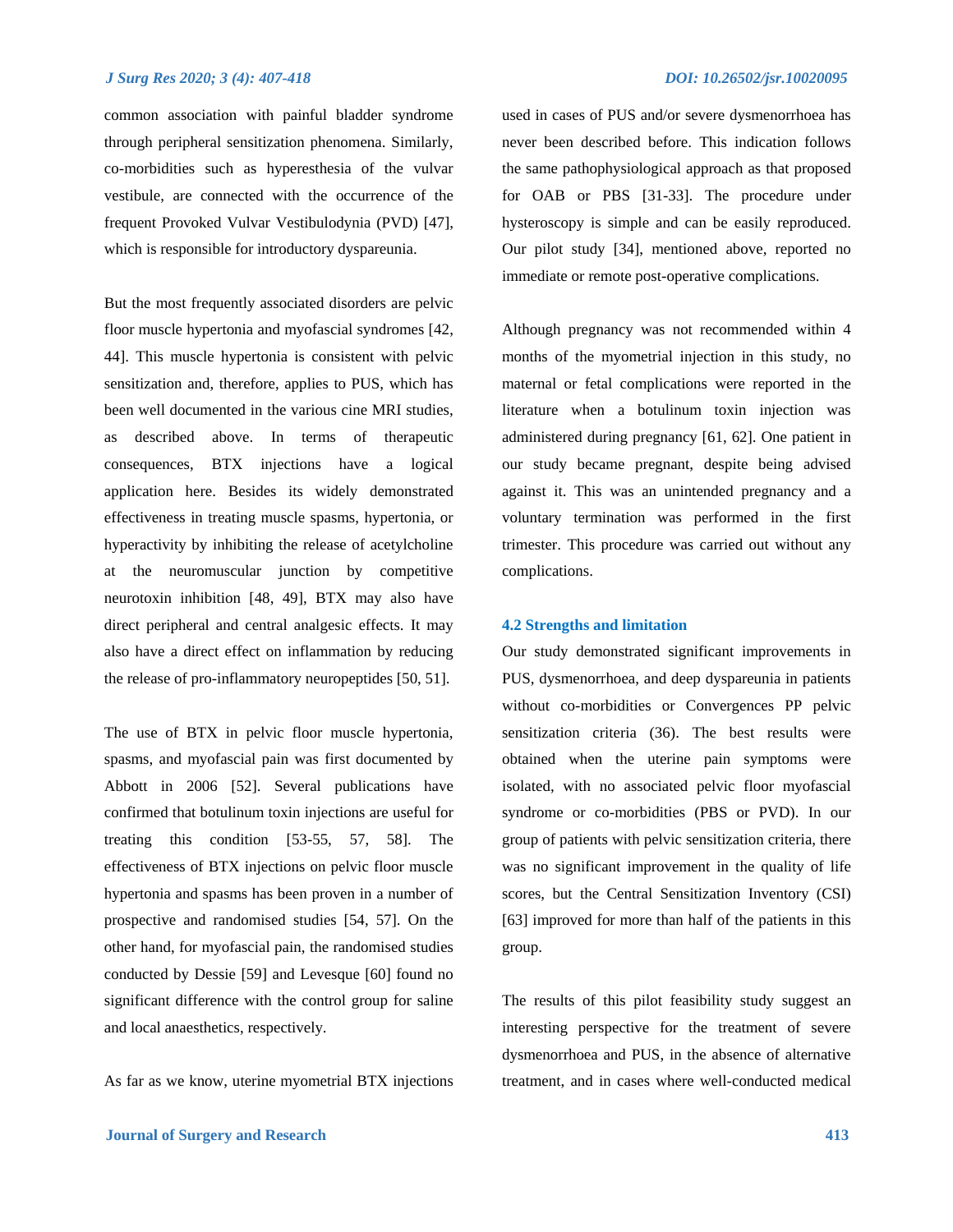treatments have failed. A prospective, randomised, double-blind, multicentric study (Uteroxine) is currently underway which compares the hysteroscopic myometrial injection (200 IU of botulinum toxin A) to the 2mg/ml Ropivacaine injection. The results of the Uteroxine randomised comparative study should allow us to confirm the benefits of botulinum toxin injections as a treatment for this condition.

# **5. Conclusion**

A significant amount of physio-pathological evidence supports the existence of visceral uterine sensitization syndrome.

We call it Painful Uterine Syndrome (PUS). It can be used to explain a series of pelvic pain symptoms that were previously difficult to explain in women, including severe dysmenorrhoea with a negative anatomical assessment. Diagnostic criteria specific to PUS, which are proposed here with satisfactory sensitivity, could be made available in order to facilitate diagnosis. PUS may be associated with PBS and irritable bowel syndrome through peripheral viscero-visceral sensitivity mechanisms. However, the phenomenon most frequently associated with visceral sensitization is muscular hypercontractility. This is demonstrated in the uterine myometrium, opening the way for treatment with BTX injections.

A pilot study reporting the first use of BTX injections under hysteroscopy in PUS indicated an improvement in dysmenorrhoea and dyspareunia as well as improved quality of life scores. The prospective and randomised Uteroxine study is currently underway to confirm the necessary initial results.

#### **References**

- 1. Ju H, Jones M, Mishra G. The prevalence and Risk Factors of Dysmenorrhea. Epidemiol Rev 36 (2014): 104-113.
- 2. Allen WM, Masters WH. Traumatic laceration of uterine support. Am J Obstet Gynecol 70 (1955): 500-513.
- 3. Cagnacci A, Grandi G, Cannoletta, Xholli A, Piacenti I, et al. Intensity of menstrual pain and estimated angle of uterine flexion. Acta Obstet Gynecol Scand 93 (2014): 58-63.
- 4. Hammoud A, Gago LA, Diamond MP. Adhesions in patients with Chronic Pelvic pain : a role for adhesiolysis? Fertil Steril 82 (2004): 1483-1491.
- 5. Chan WY. Prostaglandins and nonsteroidals antiinflammatory drugs in dysmenorrhera. Annu Rev Pharmacol Toxicol 23 (1983): 131-149.
- 6. Borghi C, Dell'Atti L. Pelvic congestion syndrome : the current state of the literature. Arch Gynecol Obstet 293 (2016): 291-301.
- 7. Petros PE, Richardson PA. TFS posterior sling improves overactive bladder, pelvic pain and abnormal emptying, even with minor prolapse-a prospective urodynamic study. Pelviperineology 29 (2010): 52-55.
- 8. Stratton P, Berkley KJ. Chronic Pelvic Pain and endometriosis: translational evidence of the relationship and implications. Human Reprod Update 17 (2011): 327-346.
- 9. Lopez A. Pain and Endometriosis. Convergences PP annual congress; Madrid 2019 November 14-16th.
- 10. Woolf CJ. Evidence for a central component of post-injury pain hypersensitivity. Nature 3065944 (1983): 686-688.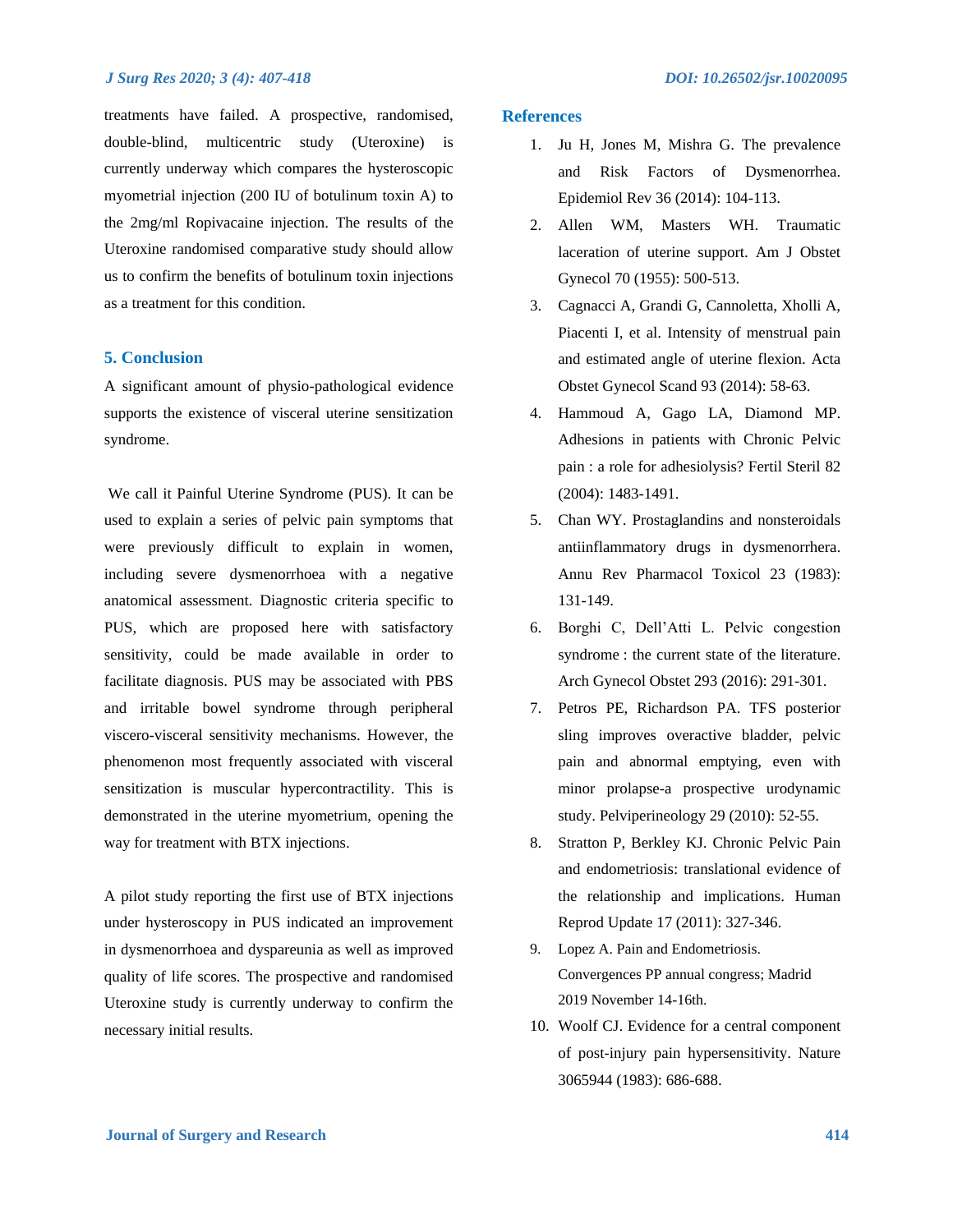- 11. Woolf CJ. Central Sensitization : uncovering the relation between pain and plasticity. Anesthesiology 106 (2007): 864-867.
- 12. Woolf CJ. Central Sensitization : Implications for the diagnosis and treatment of pain. Pain 152 (2011): S2-S15.
- 13. Woolf CJ. What to call amplification of nociceptive signals in the central nervous system that contribute to wispread pain. Pain 155 (2014): 1911-1912.
- 14. Bonaz B. Visceral sensitivity perturbation integration in the brain-gut axis in functional digestive disorders. J Physiol Pharmacol 54 (2003): 27-42.
- 15. Kanazawa M, Hongo M, Fukudo S. Visceral hypersensitivity in irritable bowel syndrome. J Gastroenterol Hepatol 26 (2011): 119-121.
- 16. Eisenbruch S. Abdominal pain in irritable bowel syndrome : a review of putative psychological, neural and neuro-immune mechanisms. Brain Behav Immun 25 (2011): 386-394.
- 17. Keszthelyi D, Troost FJ, Simrén M, Ludidi S, Kruimel JW, et al. Revisiting concepts of visceral nociception in irritable bowel syndrome. Eur J Pain 16 (2012): 1444-1454.
- 18. Fitzgerald MP, Koch D, Senka J. Visceral and cutaneous sensory testing in patients with painful bladder syndrome. Neurourol Urodyn 24 (2005): 627-632.
- 19. Lai HH, Gardner V, Ness TJ, Gereau RW. Segmental hyperalgesia to mechanical stimulus in interstitial cystitis/bladder pain syndrome : evidence of central sensitization. J Urol 191 (2014): 1294-1299.
- 20. Grundy L, Caldwell A, Brierley SM. Mechanisms underlying overactive bladder

and interstitial Cystitis/painful bladder syndrome. Front Neurosci 12 (2018): 931.

- 21. Akiyama Y, Luo Y, Hanno PM, Maeda D, Homma Y. Interstitial cystitis/bladder pain syndrome : The evolving landscape, animal models and future perspectives. Int J Urol 4 (2020): 10.
- 22. Iacovides S, Baker FC, Bentley A. Women with dysmenorrhea are hypersensitive to experimental deep muscle pain across the menstrual cycle. J Pain 14 (2013): 1066- 1076.
- 23. Iacovides S, Avidon I, Baker FC. What we know about primary dysmenorrhea today : a critical review. Hum Reprod Update 21 (2015): 762-778.
- 24. Giamberardino MA, Tana C, Costantini R. Pain theresholds in women with chronic pelvic pain. Curr Opin Obstet Gynecol 26 (2014): 253-259.
- 25. Jarrell J, Arendt-Nielsen J. Allodynia and dysmenorrhea. J Obstet Gynecol Can 38 (2016): 270-274.
- 26. Jarrell J, Arendt-Nielsen J. Evolutionary considerations in the development of chronic pelvic pain. Am J Obstet Gynecol 215 (2016): 201.
- 27. Katoaka M, Togashi K, Kido A, Fujiwara T, Koyama T, et al. Dysmenorrhea : evaluation with cine-mode-display MR imaging initial experience. Radiology 235 (2005): 124-131.
- 28. Guo SW, Mao X, Ma Q, Liu X. Dysmenorrhea and its severity are associated with increased uterine contractility and overexpression of oxytocin receptor (OTR) in women symptomatic adenomyosis. Fertil Steril 99 (2013): 231-240.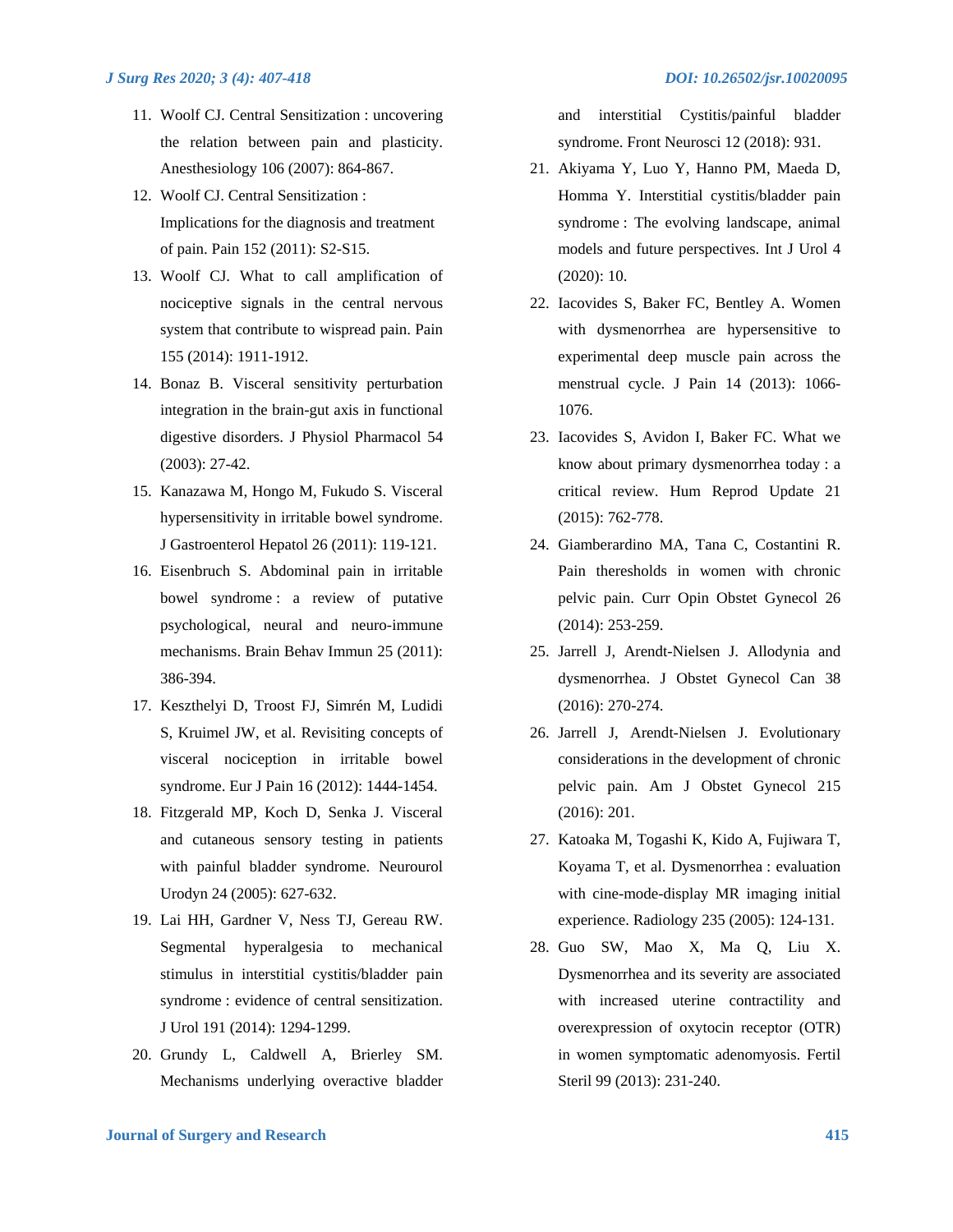- 29. Liu S, Zhang Q, Yin C, Chan Q, Chen W, et al. Optimized approach to cine MRI of uterine peristalsis. J Magn Reson Imaging 44 (2016): 1397-1404.
- 30. Bautrant E, Bryselbout MA, Thiers-Bautrant D, Eggermont E, Boyer R, et al. Chronic pelvic pain syndrome due to uterine adenomyosis : diagnostic criteria and conservative treatment. Pelvi Perineol 6 (2011): 42-45.
- 31. Reynolds WS, Dmochowski R, Wein A, Bruehl S. Does central sensitization help explain idiopathic overactive bladder ? Nat Rev Urol 13 (2016): 481-491.
- 32. Kuo HC, Jiang YH, Tsai YC, Kuo YC. Intravesical botulinum toxin-A injections reduce bladder pain of interstitial cystitis/bladder pain syndrome refractory to conventional treatment - A prospective, multicenter, randomized, double-blind, placebo-controlled clinical trial. Neurourol Urodyn 35 (2016): 609-614.
- 33. Giannantoni A, Gubbiotti M, Bini V. Botulinum Neurotoxin A intravesical injections in interstitial cystitis/bladder painful syndrome : A systematic review with meta-analysis. Toxins (Basel) 11 (2019): 510.
- 34. Levesque A et al, Convergences PP Network. Cinical criteria of central sensitization in chronic pelvic and perineal pain (Convergences PP criteria): elaboration of a clinical evaluation tool based on formal expert consensus. Pain Med 19 (2018): 2009-2015.
- 35. Bautrant E, Levêque C, Boyer R, Collet S, Bartoli D, et al. Pilot study of Botulinum

Toxin A uterine muscle injection in the the treatment of acute dysmenorrhea, uterine pain and deep dyspareunia. Toxicon (2018): S2-S120: S7-S8.

- 36. Bautrant E. Endometriosis like syndrome : from the concept of uterine pain syndrome to the use of Botulinic Toxin injections. Convergences PP annual congress ; Madrid (2019).
- 37. Latremoliere A, Woolf CJ. Central sensitization: a generator of pain hypersensitivity by central neural plasticity*.* J Pain (2009): 895-926.
- 38. Pohl M Central nociceptive sensitization : cellular and molecular signalization systems. Douleurs Evaluation-Diagnostic-Traitement 15 (2014): 44-51.
- 39. Sengupta JN. Visceral pain : the neurophysiological mechanism*.* Handb Exp Pharmacol 194 (2009): 32-74.
- 40. Janig W. Neurobiology of visceral pain. Schmerz 28 (2014): 233-251.
- 41. Zang Z, Cai YQ, Zou F, Bie B, Pan ZZ. Epigenetic suppression of GAD65 expression mediates persistant pain. Nat Med 17 (2011): 1448-1455.
- 42. Affaitati G, Costantini R, Tana C, Cipollone F, Giamberardino MA. Co-occurrence of pain syndromes. J Neural Transm (Vienna) 127 (2020): 625-646.
- 43. Evans SF, Brooks TA, Esterman AJ, Hull ML, Rolan PE. The comorbidities of dysmenorrhea : a clinical survey comparing symptom profile in woman with and without endometriosis. J Pain Res 11 (2018): 3181- 3194.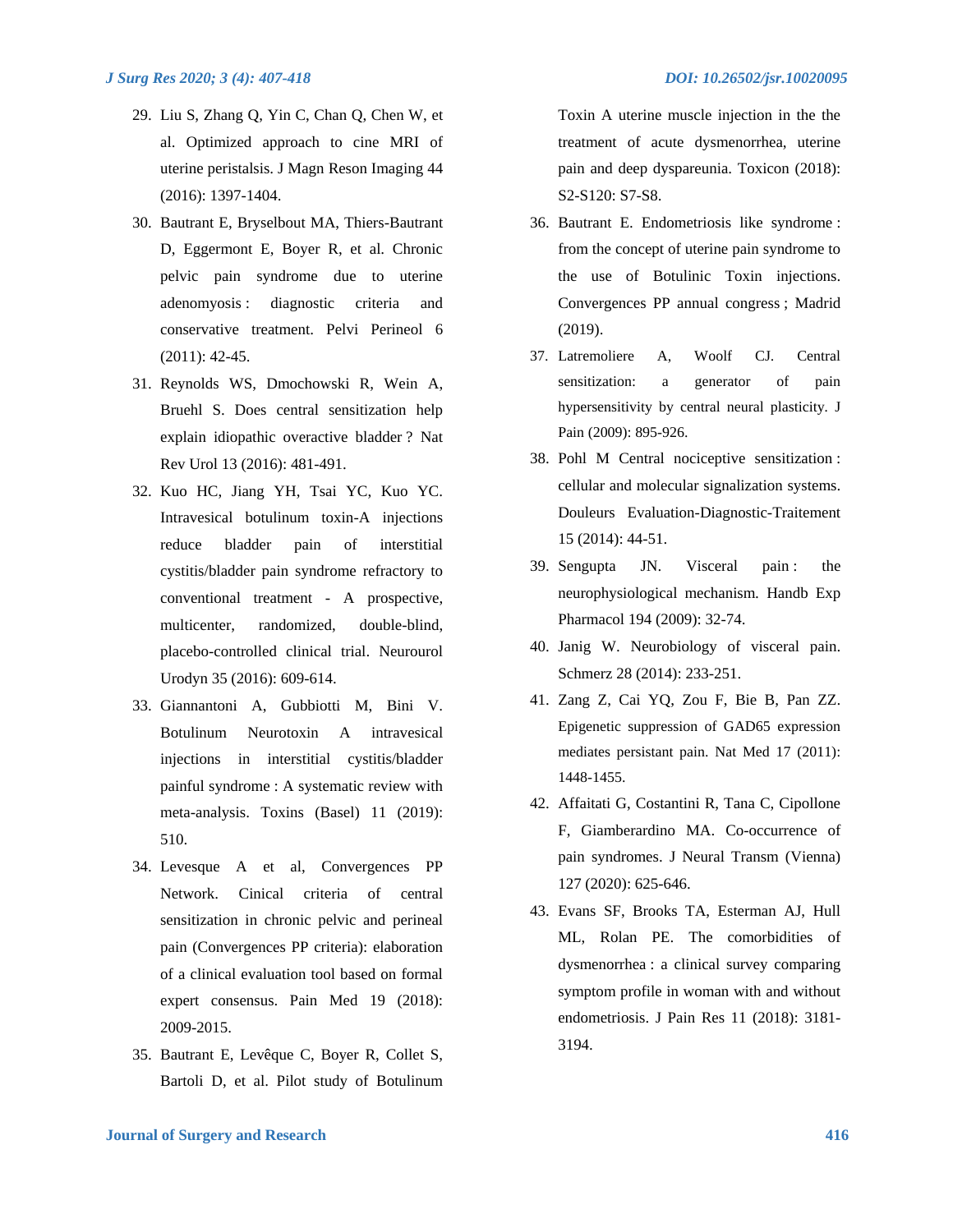- 44. Stratton P, Khachikyan I, Sinaii N, Ortiz R, Shah j. Association of chronic pelvic pain and endometriosis with signs of sensitization and myofascial pain. Obstet Gynecol 125 (2015): 719-728.
- 45. Grundström H, Gerdle B, Alehagen S, Berterö C, Arendt-Nielsen L, et al. Reduced pain thersholds and signs of sensitization in women with persistent pelvic pain and suspected endometriosis. Acta Obstet Gynecol Scand 98 (2019): 327-336.
- 46. Giamberardino MA, Costantini R, Affaitati G, Fabrizio A, Tafuri E, et al. Viscerovisceral hyperalgesia: characterization in different clinical models. Pain 151 (2010): 307-322.
- 47. Bautrant E, O Porta, F Murina, H Mühlrad, C Levêque, et al. Provoked vulvar vestibulodynia : Epidemiology in Europe, physio-pathology, consensus for first line treatment and evaluation of second-line treatments. J Gynecol Obstet Hum Reprod 48 (2019): 685-688.
- 48. Poulain B. Botulinum neurotoxin. Rev Neurol(Paris) 166 (2010): 7-20.
- 49. Montal M. Botulinum neurotoxin : a marvel of protein design. Annu Rev Biochem 79 (2010): 591-617.
- 50. Pellett S, Yaksh TL, Ramachandran R. Current status and future directions of botulinum neurotoxins for targeting pain processing. Toxins (Basel) 7 (2015): 4519- 4563.
- 51. Aredo JV, Heyrana KJ, Karp BI, Shah JP, Stratton P. Relating chronic pelvic pain and endometriosis to signs of sensitization and

myofascial pain and dysfunction. Semin Reprod Med 35 (2017): 88-97.

- 52. Abbott JA, Jarvis SK, Lyons SD, Thomson A, Vancaille TH. Botulinum toxin type A for chronic pain and pelvic floor spasm in women : a andomized controlled trial. Obstet Gynecol 108 (2006): 915-923.
- 53. Bautrant E, Quintas-Marquès L, Eggermont J, Faller E, Weber P, et al. Use of botulinum toxin neurotoxin type A injections to the perineal muscles in cases of perineal pain and dysfunction associated with pelvic floor muscle overcontraction and myalgia. Toxicon 11 (2014): 021.
- 54. Morrissey D, El-Khawand D, Ginzburg N, Wehbe S, O'Hare P3rd, et al. Botulinum toxin A injections into pelvic floor muscles under electromyographic guidance for women with refractory high-tone pelvic floor dysfunction : A 6-month prospective pilot study. Female Pelvic Med Reconstr Surg 21 (2015): 277-282.
- 55. Karp BI, Tandon H, Vigil D, Stratton P. Methodological approaches to botulinum toxin for the treatment of chronic pelvic pain, vaginismus, and vulvar pain disorders. Int Urogynecol J 30 (2019): 1071-1081.
- 56. Tandon HK, Stratton P, Sinaii N, Shah J, Karp BI. Botulinum toxin for chronic pelvic pain in women with endometriosis : a cohort study of a pain-focused treatment. Reg Anesth Pain Med (2019).
- 57. Abbott J. Gynecological indications for the use of botulinum toxin in women with chronic pelvic pain. Toxicon 54 (2009): 647- 653.